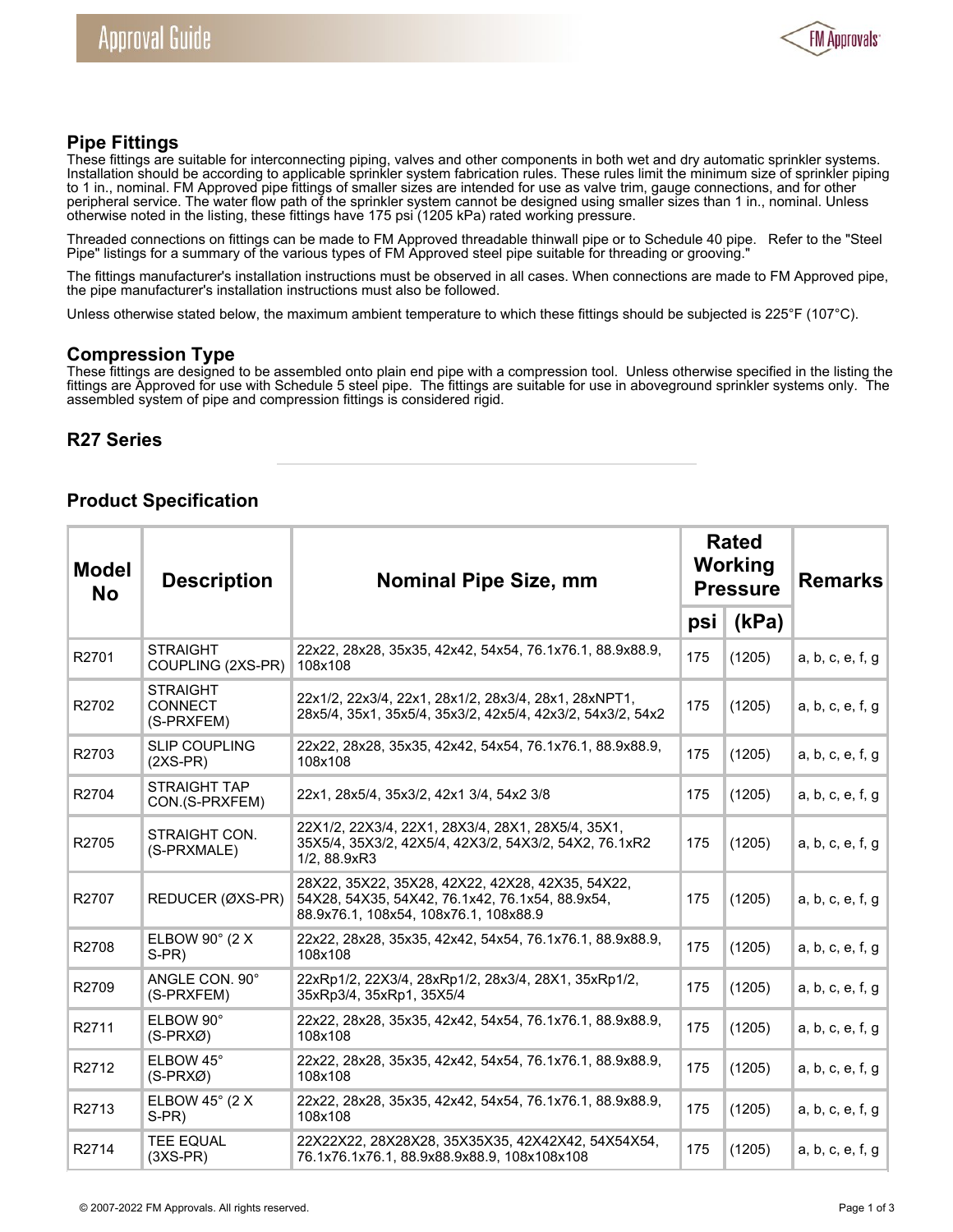

| R2715 | TEE REDUCED<br>$(3XS-PR)$                             | 28X22X28, 35X22X35, 35X28X35, 42X22X42, 42X28X42,<br>42X35X42, 54X22X54, 54X28X54, 54X35X54, 54X42X54,<br>76.1x22x76.1, 76.1x28x76.1, 76.1x35x76.1, 76.1x42x76.1,<br>76.1x54x76.1, 88.9x22x88.9, 88.9x28x88.9, 88.9x35x88.9,<br>88.9x42x88.9, 88.9x54x88.9, 88.9x76.1x88.9, 108x22x108,<br>108x28x108, 108x35x108, 108x42x108, 108x54x108,<br>108x76.1x108, 108x88.9x108 | 175 | (1205) | a, b, c, e, f, g |
|-------|-------------------------------------------------------|--------------------------------------------------------------------------------------------------------------------------------------------------------------------------------------------------------------------------------------------------------------------------------------------------------------------------------------------------------------------------|-----|--------|------------------|
| R2717 | <b>CROSSOVER S-PR</b><br>$(\emptyset X\emptyset)$     | 22X22, 28X28                                                                                                                                                                                                                                                                                                                                                             | 175 | (1205) | a, b, c, e, f, g |
| R2718 | <b>TEE</b><br>(S-PRXFEMXS-PR)                         | 22X1/2X22, 22X3/4X22, 28X1/2X28, 28X3/4X28,<br>28xRp1x28, 35X1/2X35, 35X3/4X35,<br>35xRp1x35, 35xNPT1x35, 42X1/2X42, 42X3/4X42,<br>42xRp1x42, 54X1/2X54, 54X3/4X54, 54xRp1x54, 54X2X54,<br>76.1x3/4x76.1, 76.1x2x76.1, 88.9X3/4X88.9, 88.9x2x88.9,<br>108x3/4x108, 108x2x108,                                                                                            | 175 | (1205) | a, b, c, e, f, g |
| R2722 | BENT PIPE 15° S-PR<br>$(\emptyset X \emptyset)$       | 28x28, 35x35, 42x42, 54x54                                                                                                                                                                                                                                                                                                                                               | 175 | (1205) | a, b, c, e, f, g |
| R2723 | BENT PIPE 30° S-PR                                    | 28x28, 35x35, 42x42, 54x54                                                                                                                                                                                                                                                                                                                                               | 175 | (1205) | a, b, c, e, f, g |
| R2724 | BENT PIPE 60° S-PR<br>$(\emptyset X \emptyset)$       | 28x28, 35x35, 42x42, 54x54                                                                                                                                                                                                                                                                                                                                               | 175 | (1205) | a, b, c, e, f, g |
| R2725 | BENT PIPE 90° S-PR<br>$(\emptyset X \emptyset)$       | 22x22, 28x28, 35x35, 42x42, 54x54                                                                                                                                                                                                                                                                                                                                        | 175 | (1205) | a, b, c, e, f, g |
| R2726 | <b>FLANGE</b><br><b>CONNECTOR</b><br>PN10/16 S-PR     | 22, 28, 35, 42, 54, 76.1 mm, 88.9 mm, 108 mm                                                                                                                                                                                                                                                                                                                             | 175 | (1205) | a, b, c, e, f, g |
| R2728 | ANGLE CON. 90°<br>(S-PRXMALE)                         | 22X3/4, 28X1, 35X5/4, 42X3/2, 54X2                                                                                                                                                                                                                                                                                                                                       | 175 | (1205) | a, b, c, e, f, g |
| R2729 | <b>ENDCOUPLING</b>                                    | 22 S PR, 28 S PR, 35 S PR, 42 S PR, 54 S PR,<br>76.1 mm, 88.9 mm, 108 mm                                                                                                                                                                                                                                                                                                 | 175 | (1205) | a, b, c, e, f, g |
| R2735 | <b>STRAIGHT UNION</b><br>(S-PRXMALE)                  | 22X1/2, 22X3/4, 22X1, 28X1, 35X11/4, 42X11/2, 54X2                                                                                                                                                                                                                                                                                                                       | 175 | (1205) | a, b, c, e, f, g |
| R2736 | PUMP CONNECTOR<br>S-PR                                | 22X1.1/4, 22X1.1/2, 28X1.1/2, 35X2, 42X2.1/4, 54X2.3/4                                                                                                                                                                                                                                                                                                                   | 175 | (1205) | a, b, c, e, f, g |
| R2738 | <b>STRAIGHT UNION</b><br>(S-PRXFEM)                   | 22X3/4, 22 X1, 28X1, 35X11/4, 42X11/2, 54X2                                                                                                                                                                                                                                                                                                                              | 175 | (1205) | a, b, c, e, f, g |
| R2748 | Transition for grooved<br>couplings Groove x<br>Press | 28, 35, 42, 54, 76.1, 88.9, 108<br>76.1 x 73                                                                                                                                                                                                                                                                                                                             | 175 | (1205) | a, b, c, e, f, g |

#### *Remarks:*

*a.Stainless steel.* 

*b.For use with 'VSH Fittings' FM Approved tube.* 

*c.FM Approved with the EDPM EP313, EPDM EP11/7/4 and EDPM EP737 'O-Ring'.* 

*d.FM Approved for wet sprinkler systems only.* 

*e.FM Approved for use with the following assembly press tools: Novopress ECO 301, Novopress ECO 201, Novopress ECO 203, Novopress ACO 201, Novopress ACO202, Novopress ACO 203, Novopress AFP 101 and Klauke UNP 2, Novopress ACO 401, Klauke UAP 100 and Klauke UAP 100L* 

*f.FM Approved for use in sprinkler branch lines only.* 

*g.FM Approved for use in sprinkler systems when joined to the sprinkler trunk pipework by FM Approved "Transition Fitting".* 

|                                        | <b>Company Name:</b> Aalberts integrated piping systems BV                                                 |
|----------------------------------------|------------------------------------------------------------------------------------------------------------|
|                                        | Company Address:   Oude Amersfoortseweg 99, 1212 AA Hilversum, Box 498, 1200 AL Hilversum, The Netherlands |
| <b>Company Website:</b> http://vsh.nl  |                                                                                                            |
| <b>New/Updated Product Listing: No</b> |                                                                                                            |
| Listing Country: Netherlands           |                                                                                                            |
| <b>Certification Type: FM Approved</b> |                                                                                                            |